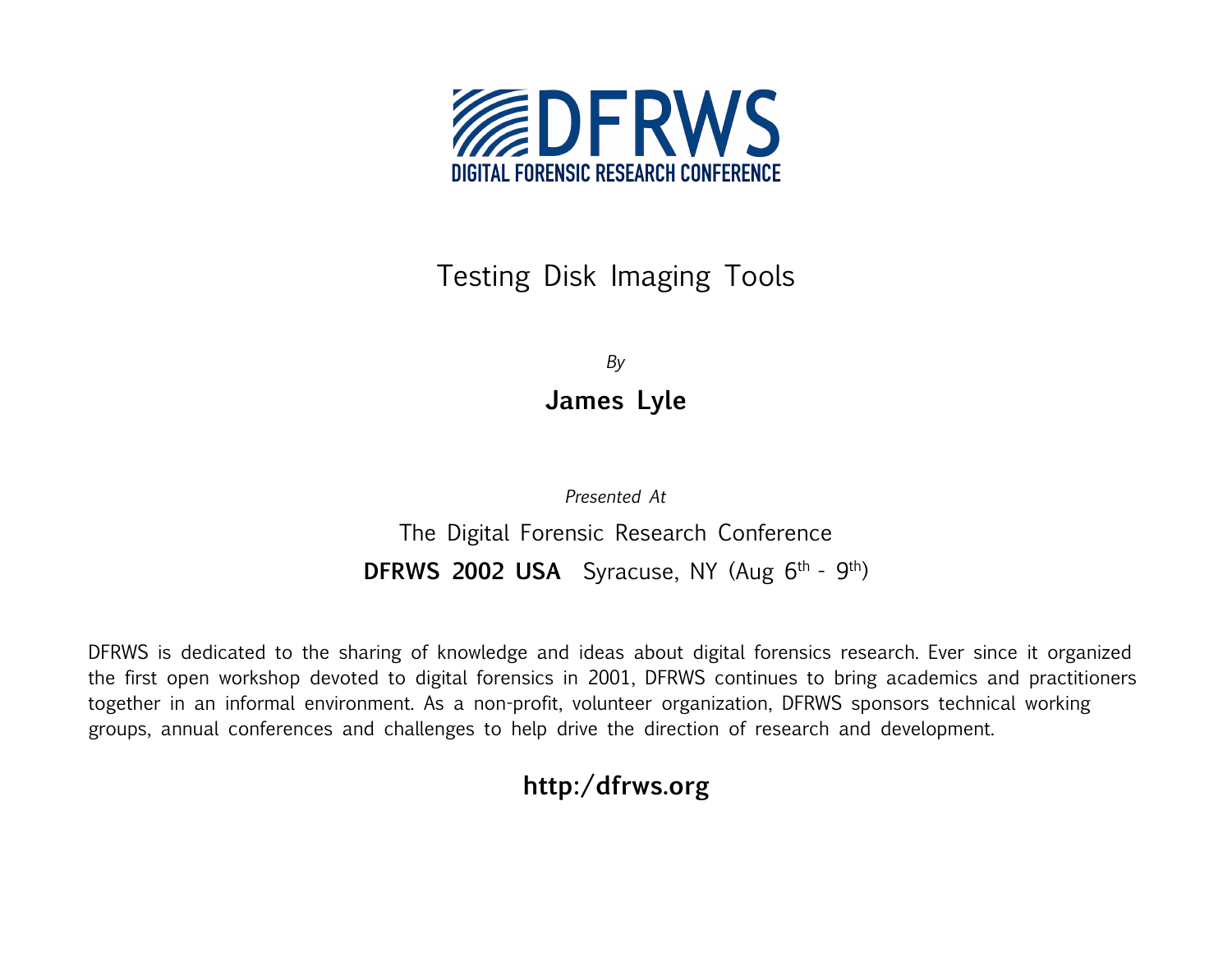# *NIST CFTT: Testing Disk Imaging Tools*

James R. Lyle National Institute of Standards and Technology Gaithersburg Md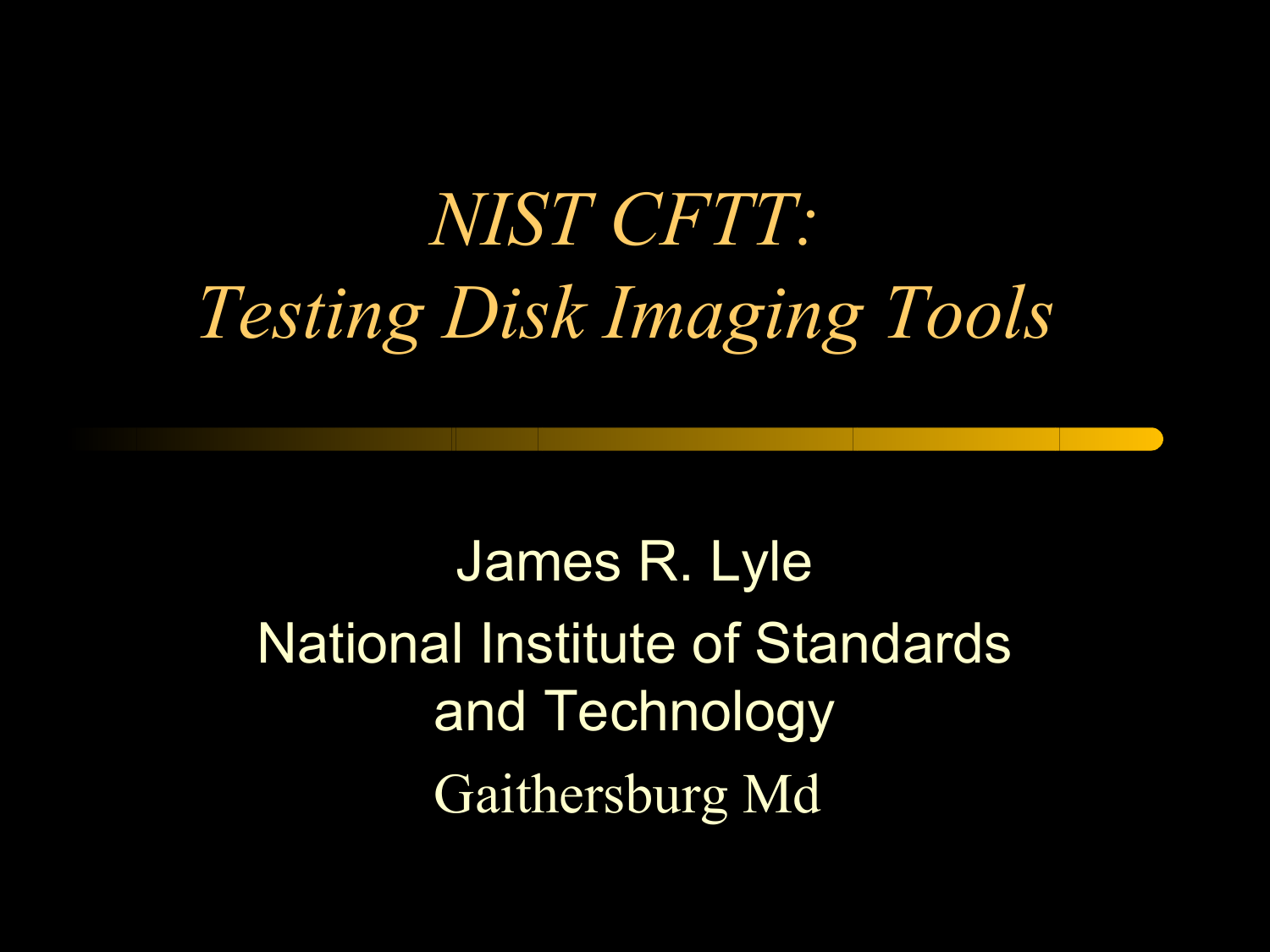## *Talk Overview*

- Project Background
- Test methodology
- Creating the disk imaging specification
- Testing imaging tools
- Current CFTT status
- Future directions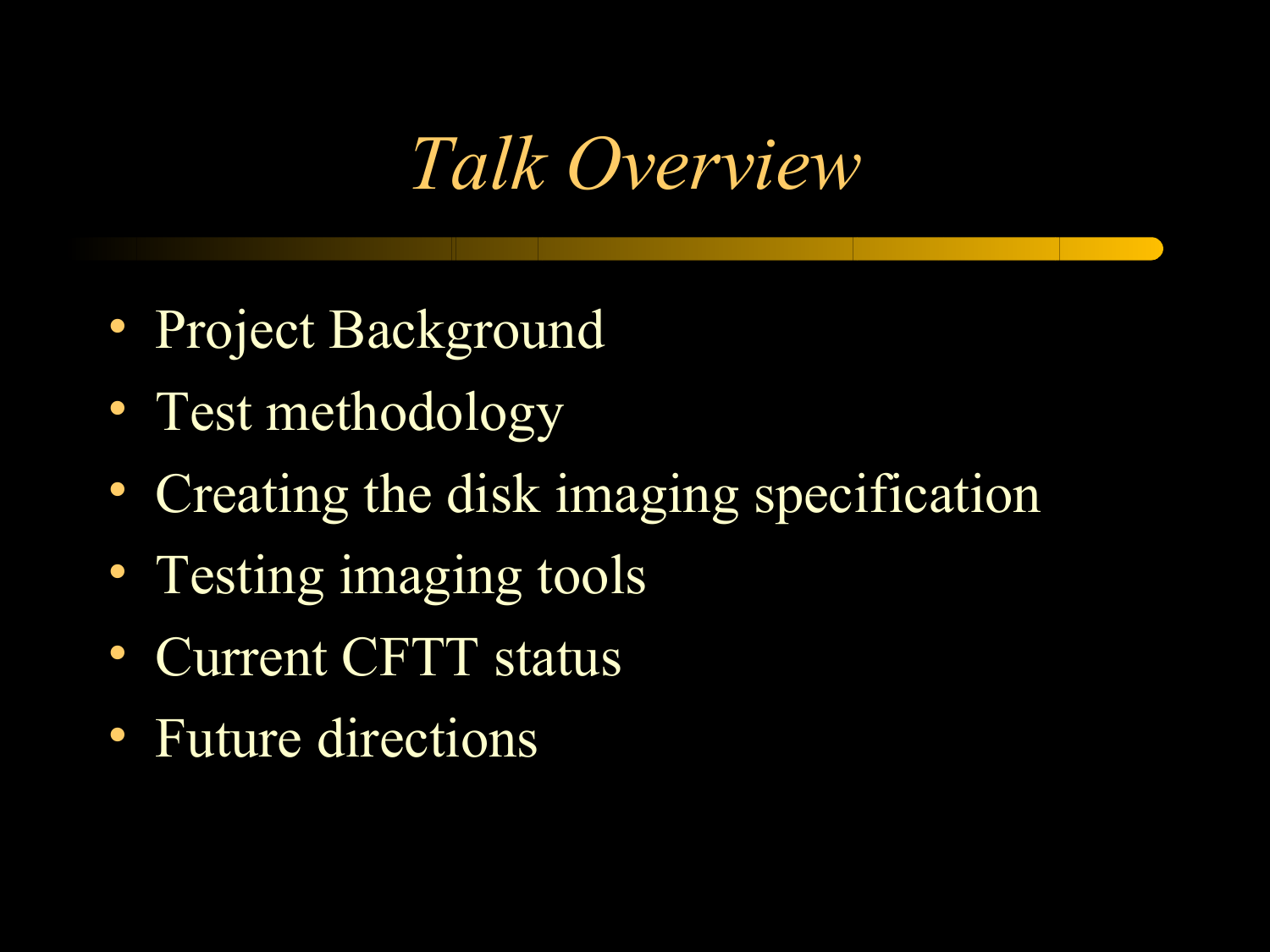## *DISCLAIMER*

**Certain trade names and company products are mentioned in the text or identified. In no case does such identification imply recommendation or endorsement by the National Institute of Standards and Technology, nor does it imply that the products are necessarily the best available for the purpose.**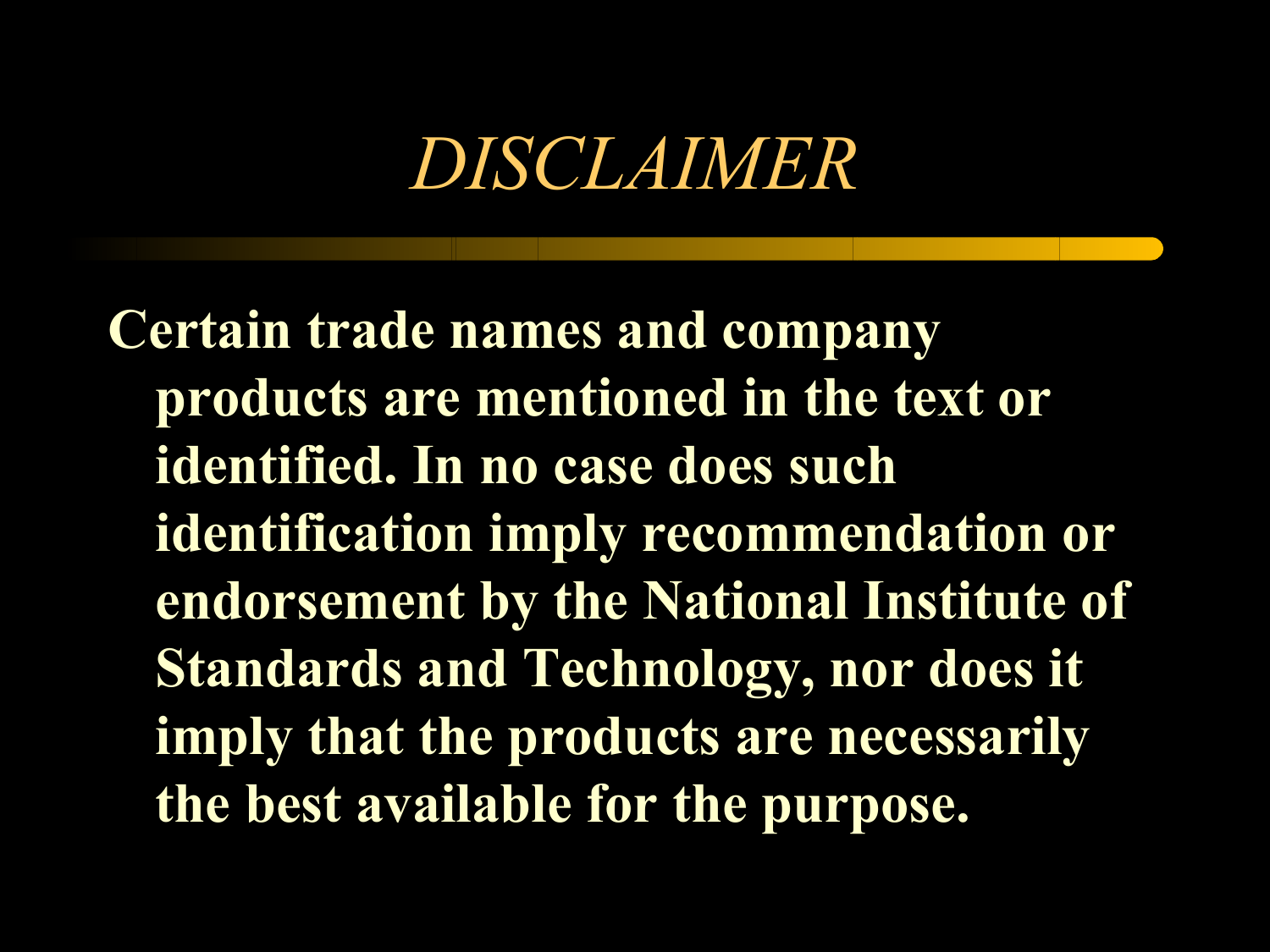*Goals of CFTT*

Problem: Computer forensic investigators need tools that …

- Work well and
- Produce results admissible in court
- Response: Establish a testing methodology by developing for forensic tools …
- Specifications
- Test procedures
- Test cases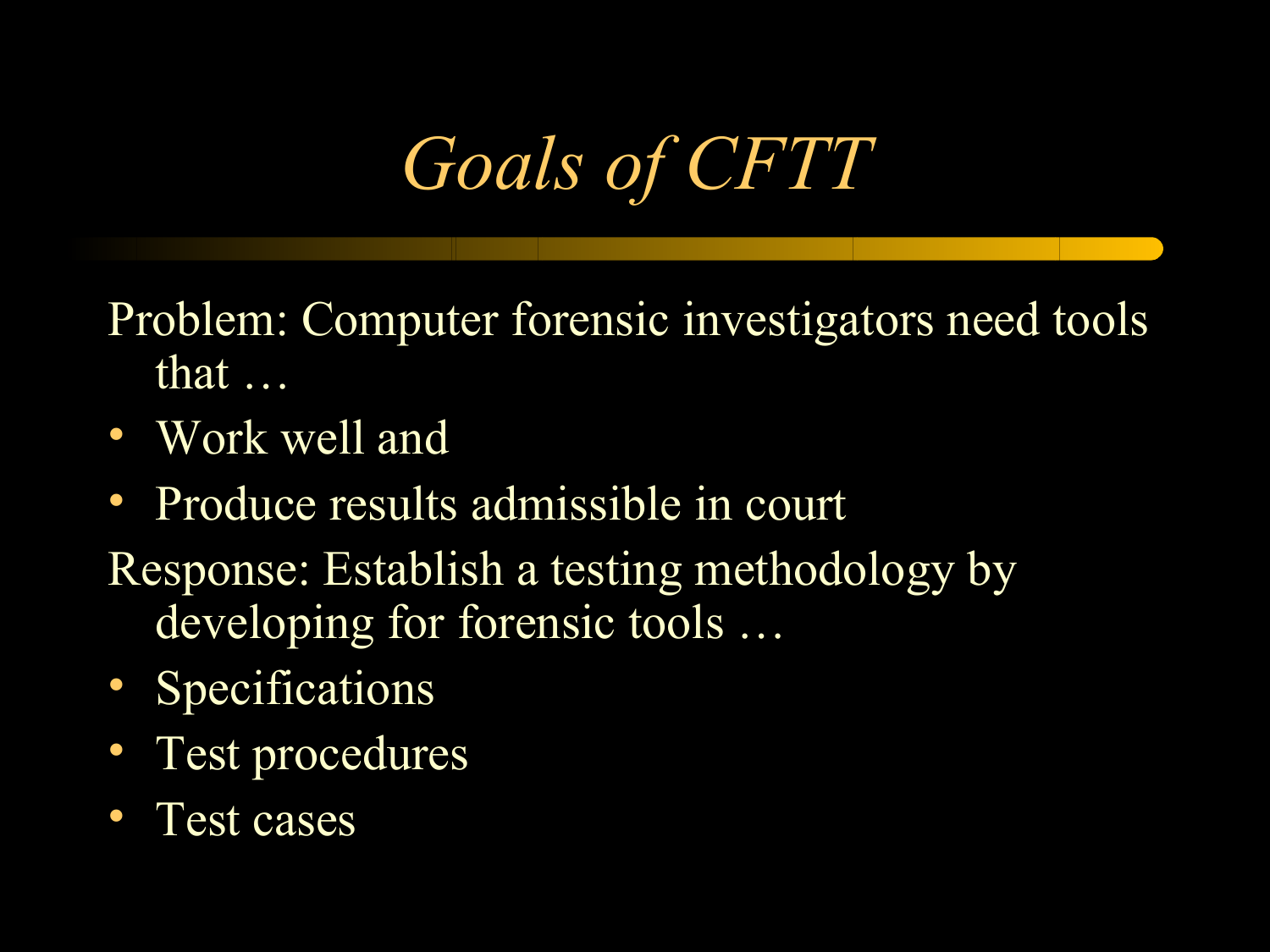# *Why is NIST involved?*

- **Mission: Assist federal, state & local agencies**
- **NIST is a neutral organization not law enforcement or vendor**
- **NIST provides an open, rigorous process**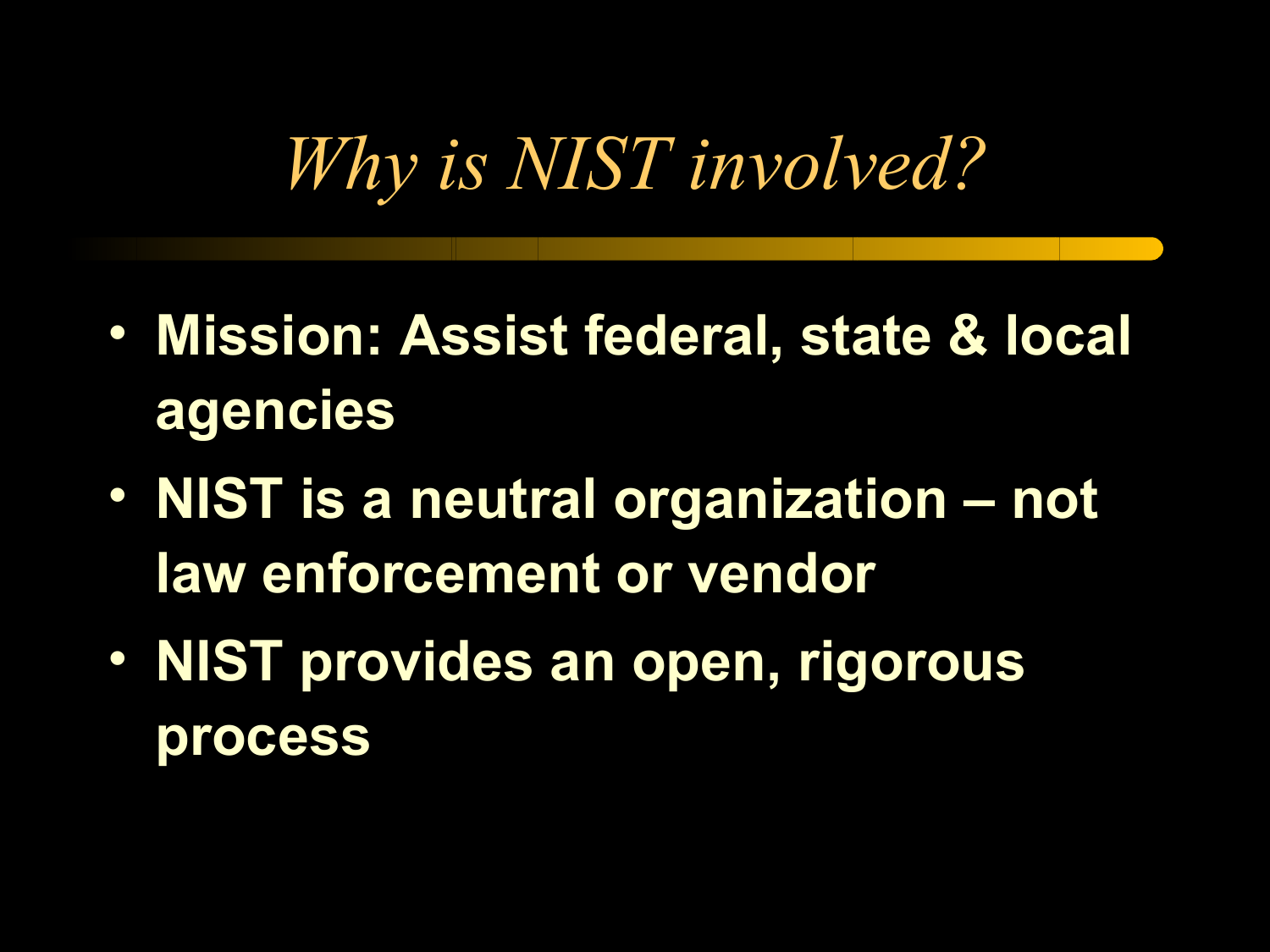# *Overview of Methodology*

- CFTT directed by Steering Committee
- Functionality driven
- Specifications developed for specific categories of activities, e.g., disk imaging, hard drive write protect, etc.
- Test methodology developed for each category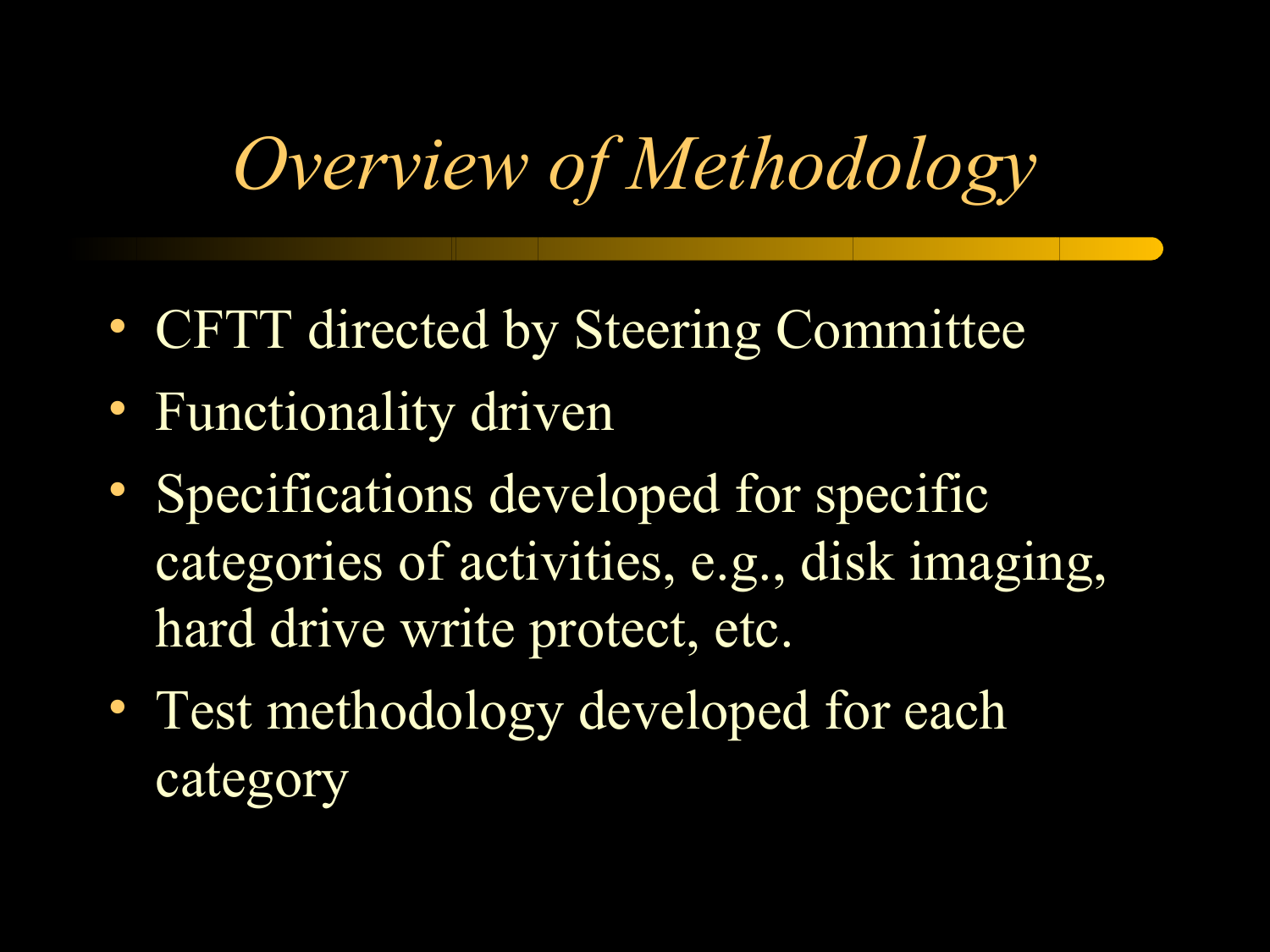# *Developing a Specification*

After tool category selected by SC ...

- Focus group (law enforcement + ITL) develop tool category specification
- Spec posted to web for public comment
- Comments incorporated
- Develop test environment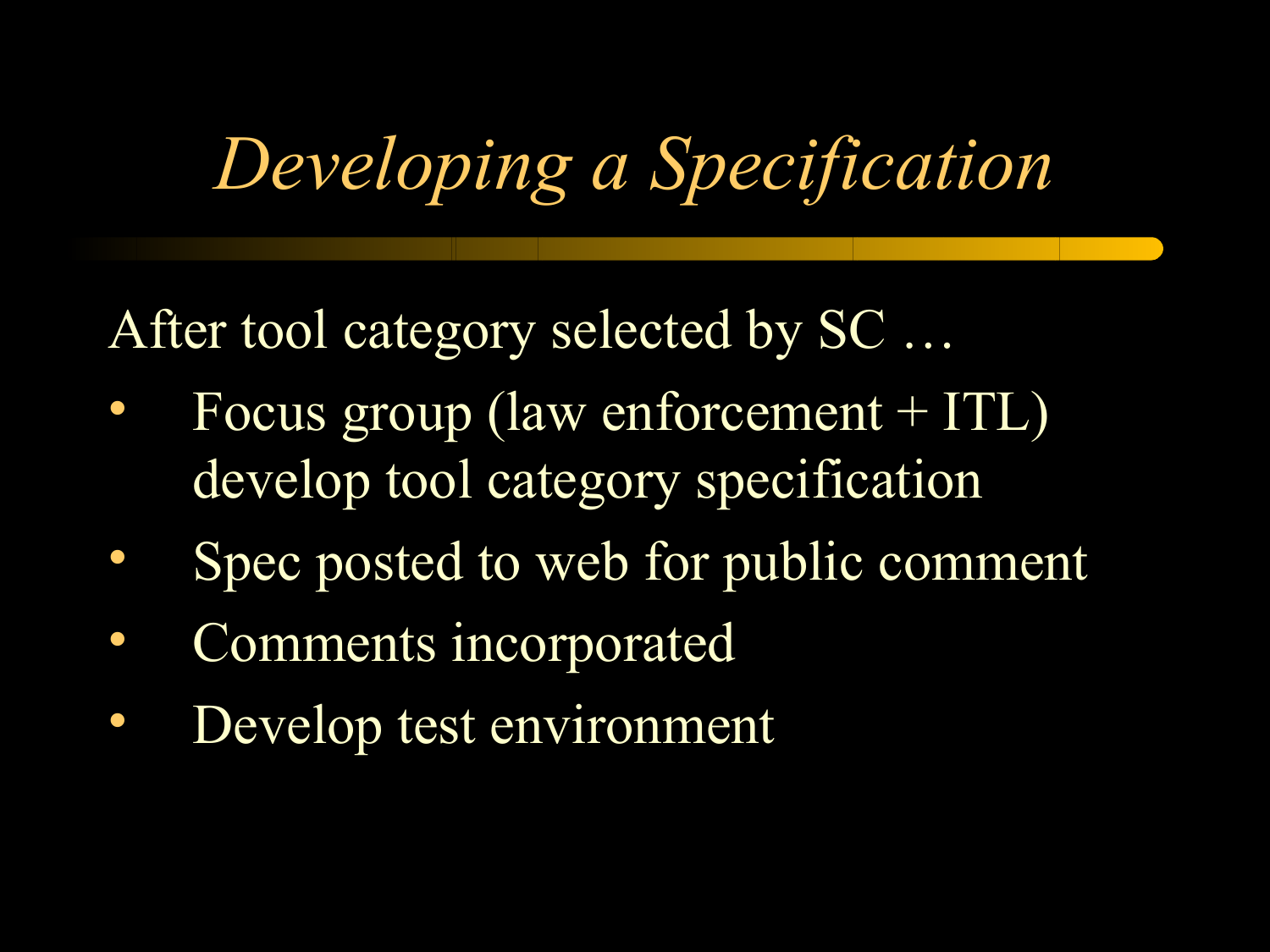## *Tool Test Process*

After SC selects a tool …

- Acquire tool & review documentation
- Select test cases
- Execute test cases
- Produce test report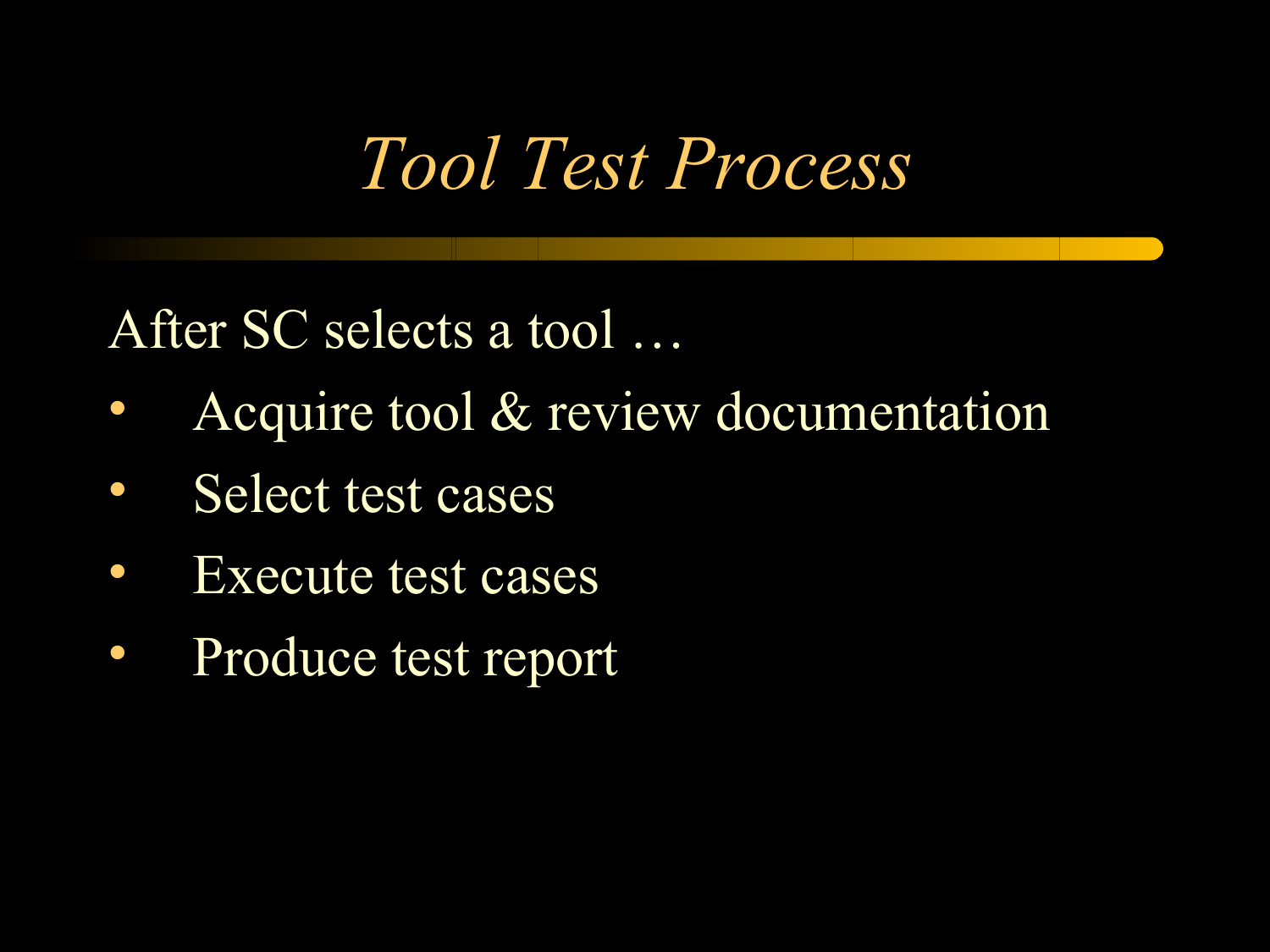# *Capabilities to test disk imaging*

- Accuracy of copy
	- Compare disks
	- Initialize disk sectors to unique content
- Verify source disk unchanged
- Corrupt an image file
- Error handling: reliably faulty disk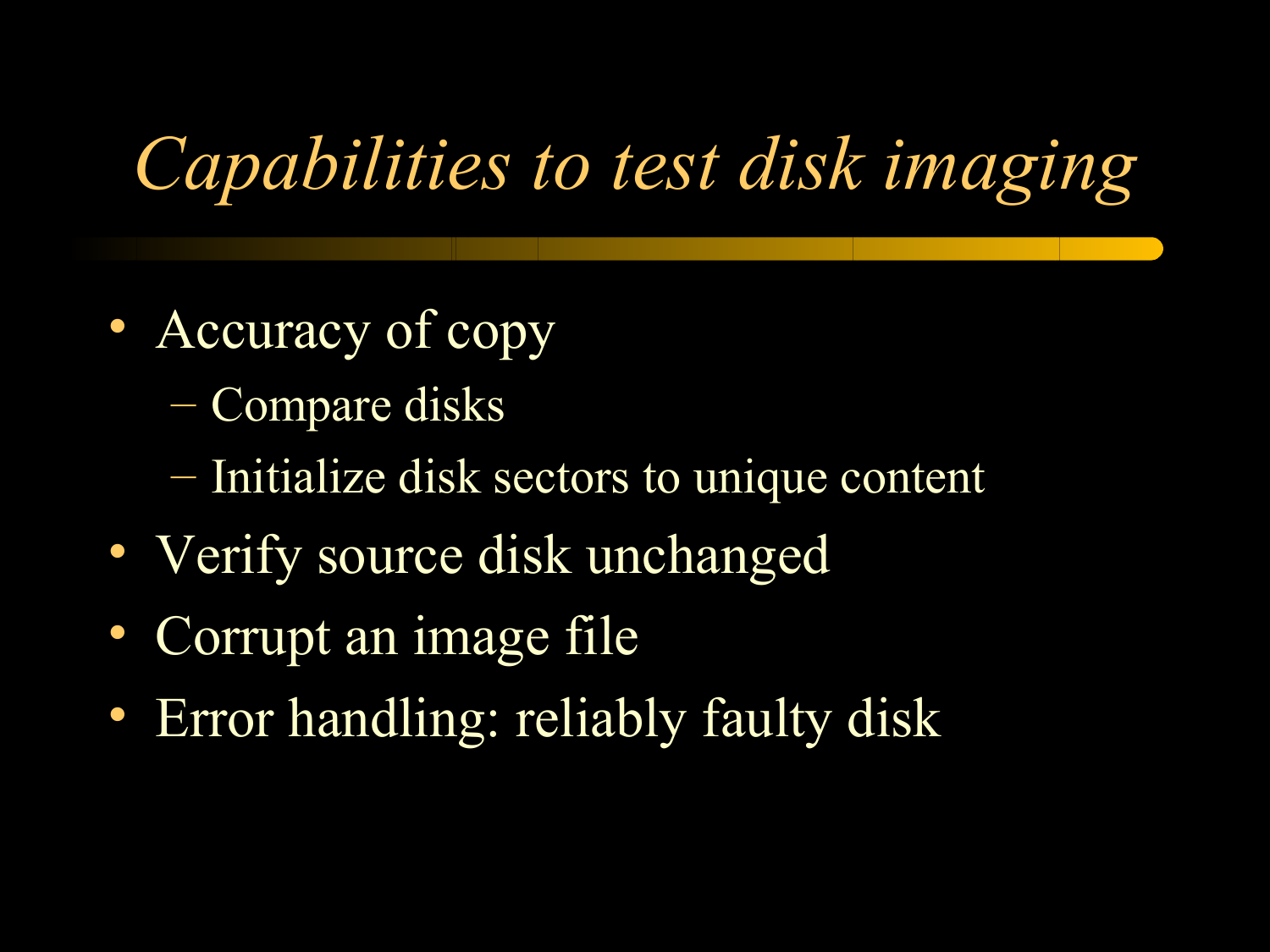## *Test Case Structure: Setup*

- 1. Record details of source disk setup.
- 2. Initialize the source disk to a known value.
- 3. Hash the source disk and save hash value.
- 4. Record details of test case setup.
- 5. Initialize a destination disk.
- 6. If the test requires a partition, create and format a partition on the destination disk.
- 7. If the test uses an image file, partition and format a disk for the image file.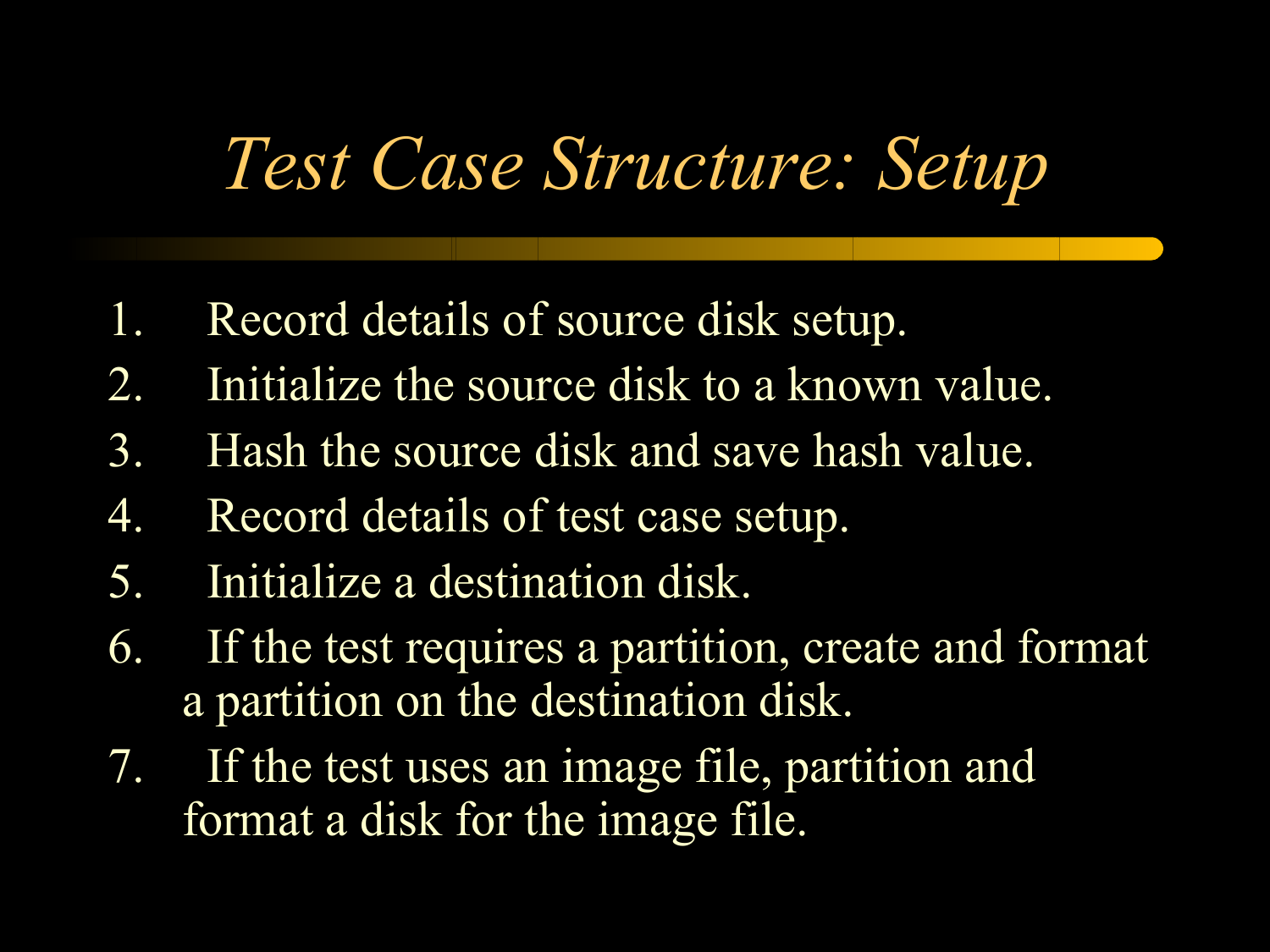## *Test Case Structure: Run Tool*

8. If required, setup I/O error 9. If required, create image file 10. If required, corrupt image file 11. Create destination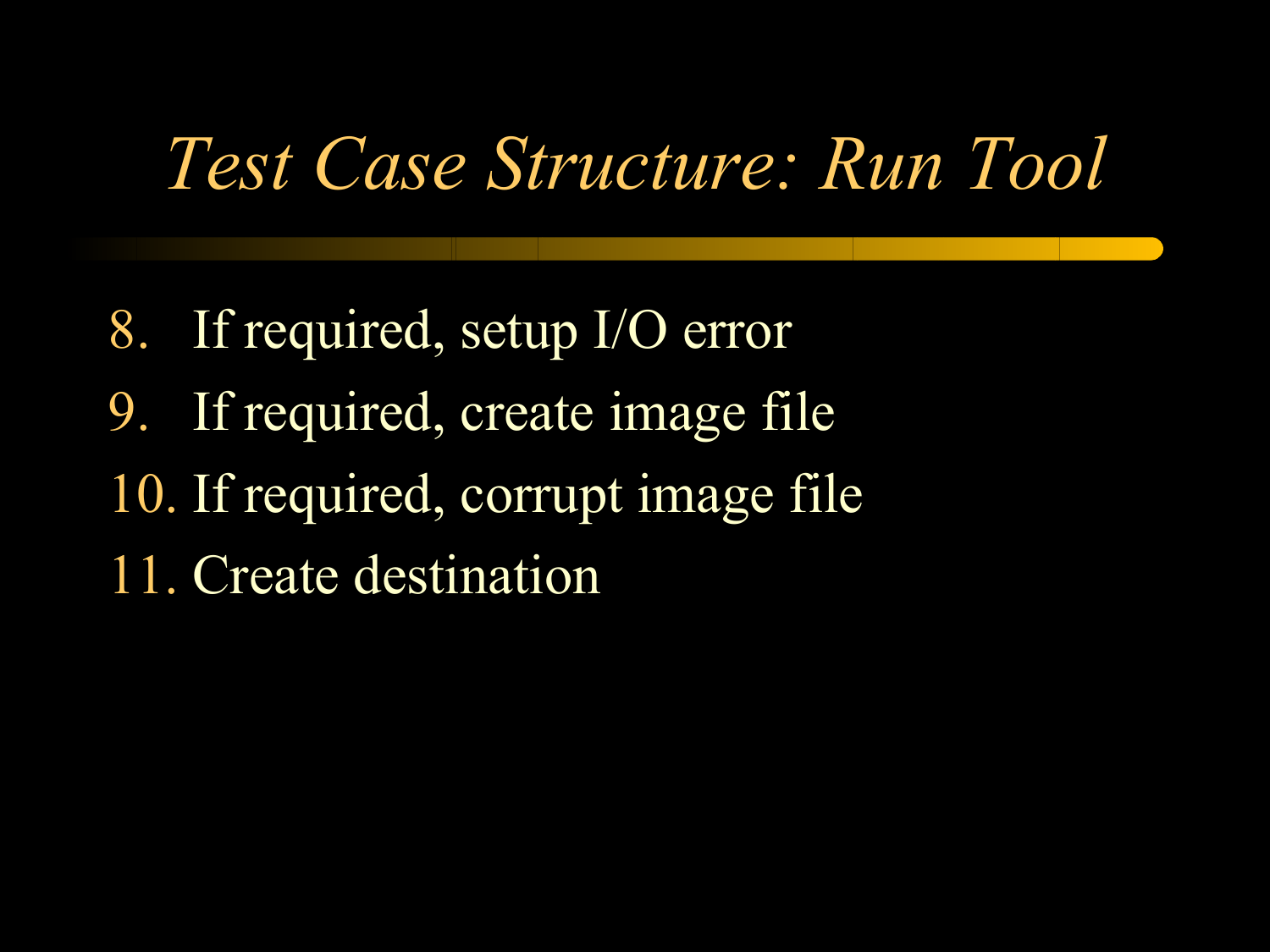## *Test Case Structure: Measure*

### 12. Compare Source to Destination 13. Rehash the Source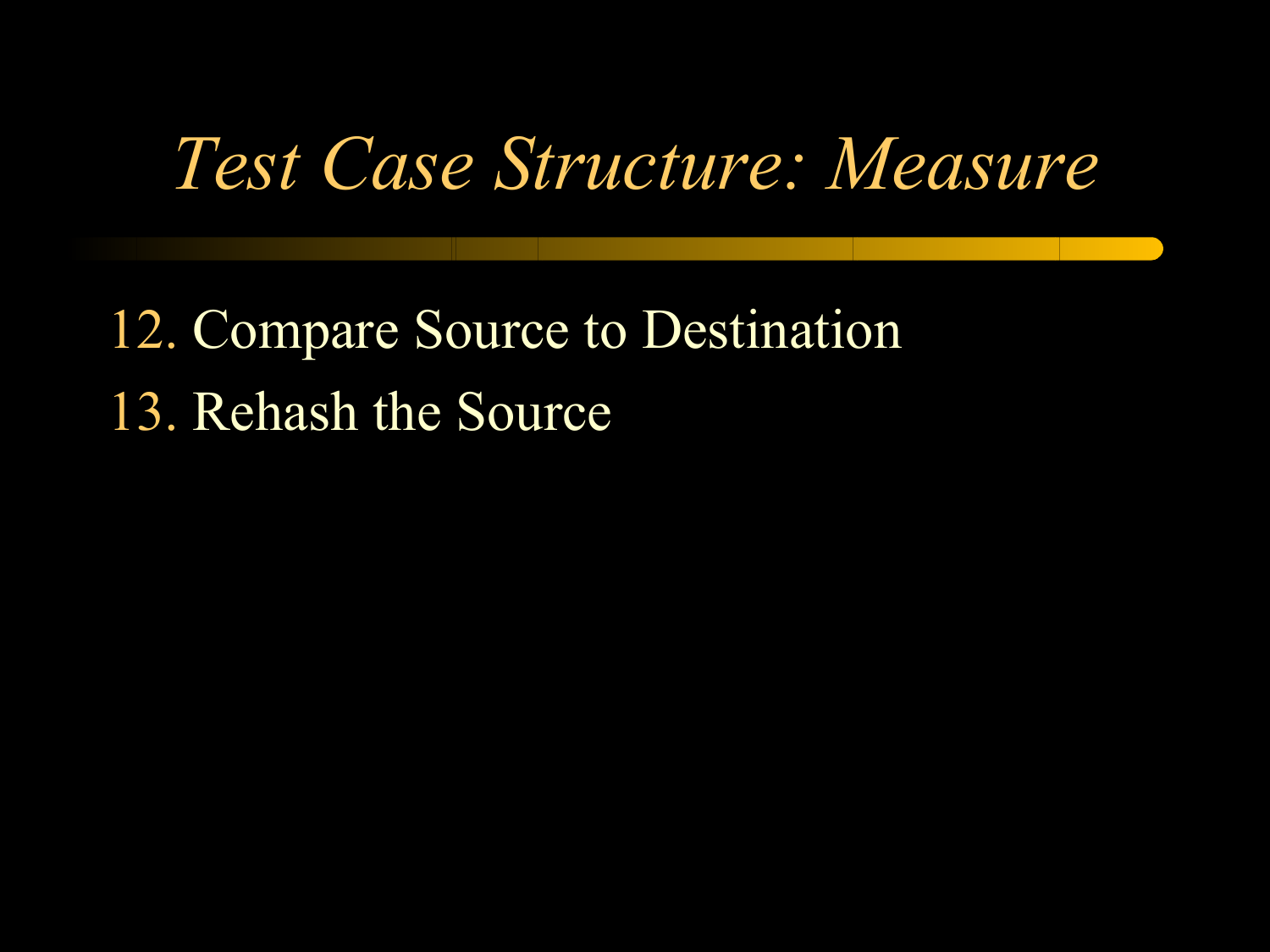# *Disk Imaging Test Parameters*

| Parameter            | Value                                |
|----------------------|--------------------------------------|
| <b>Functions</b>     | Copy, Image, Verify                  |
| Source interface     | BIOS to IDE, BIOS to SCSI, ATA,      |
| Dst interface        | <b>ASPI, Legacy BIOS</b>             |
| <b>Relative size</b> | Src=Dst, Src <dst, src="">Dst</dst,> |
| Errors               | None, Src Rd, Dst Wt, Img R/W/C      |
| Object type          | Disk, FAT12/16/32, NT, Ext2          |
| Remote access        | Yes, no                              |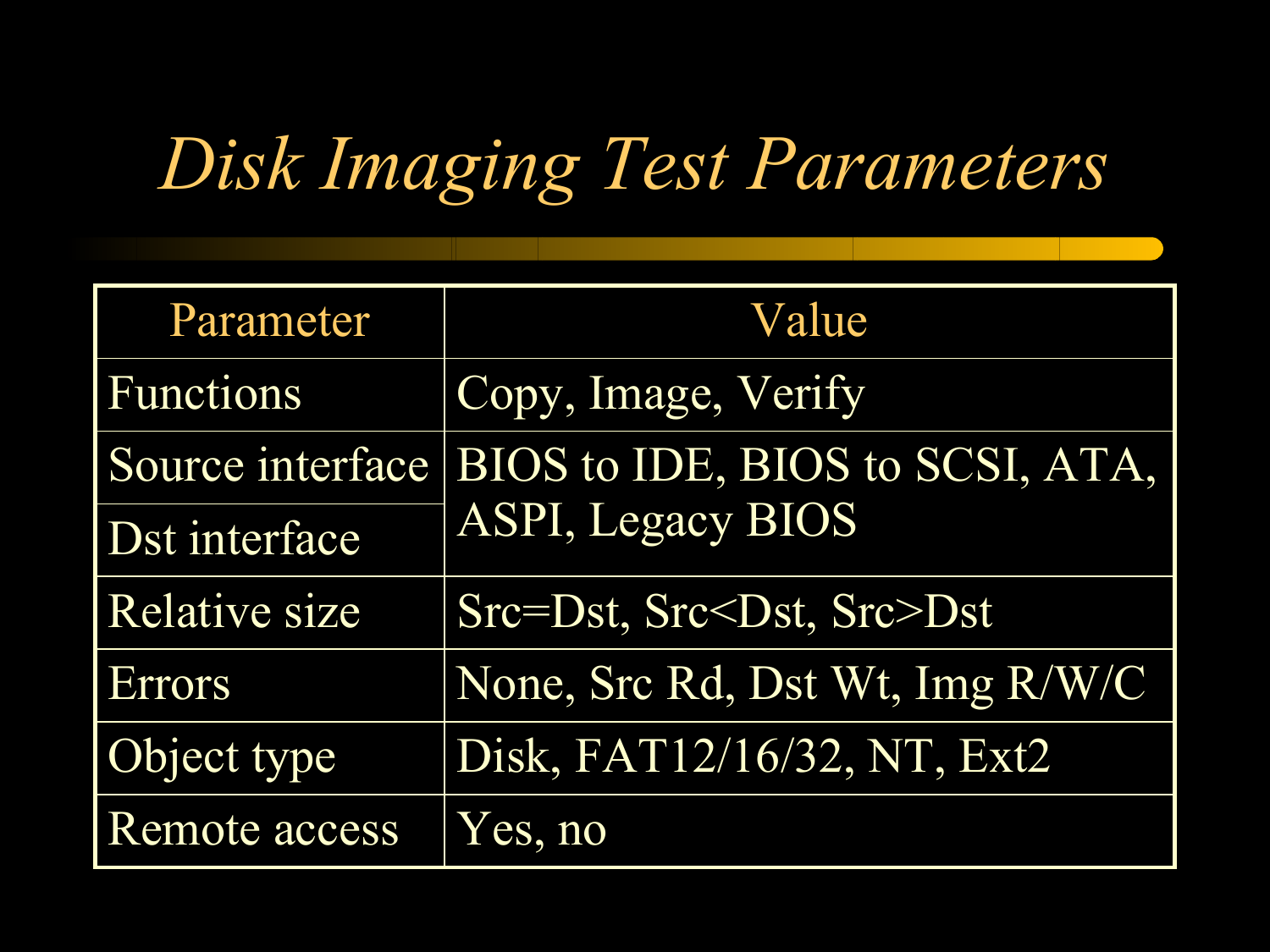# *Evaluating Test Results*

If a test exhibits an anomaly …

- 1. Look for hardware or procedural problem
- 2. Anomaly seen before
- 3. If unique, look at more cases
- 4. Examine similar anomalies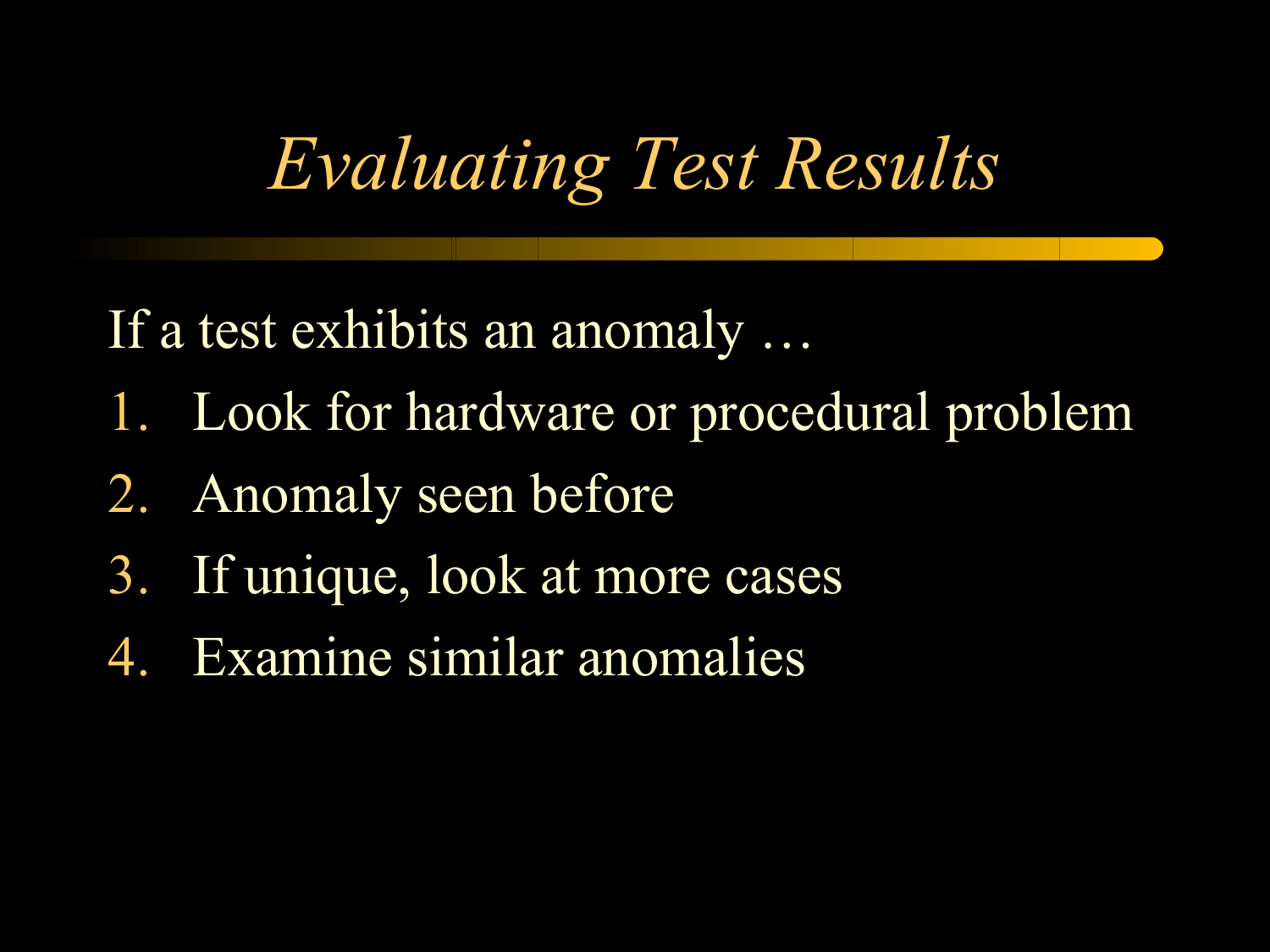# *Refining the Test Procedure*

- During **dd** testing some results seemed to indicate that the Linux environment was making a change to the source disk.
- After investigation we found that the problem was actually the test procedure.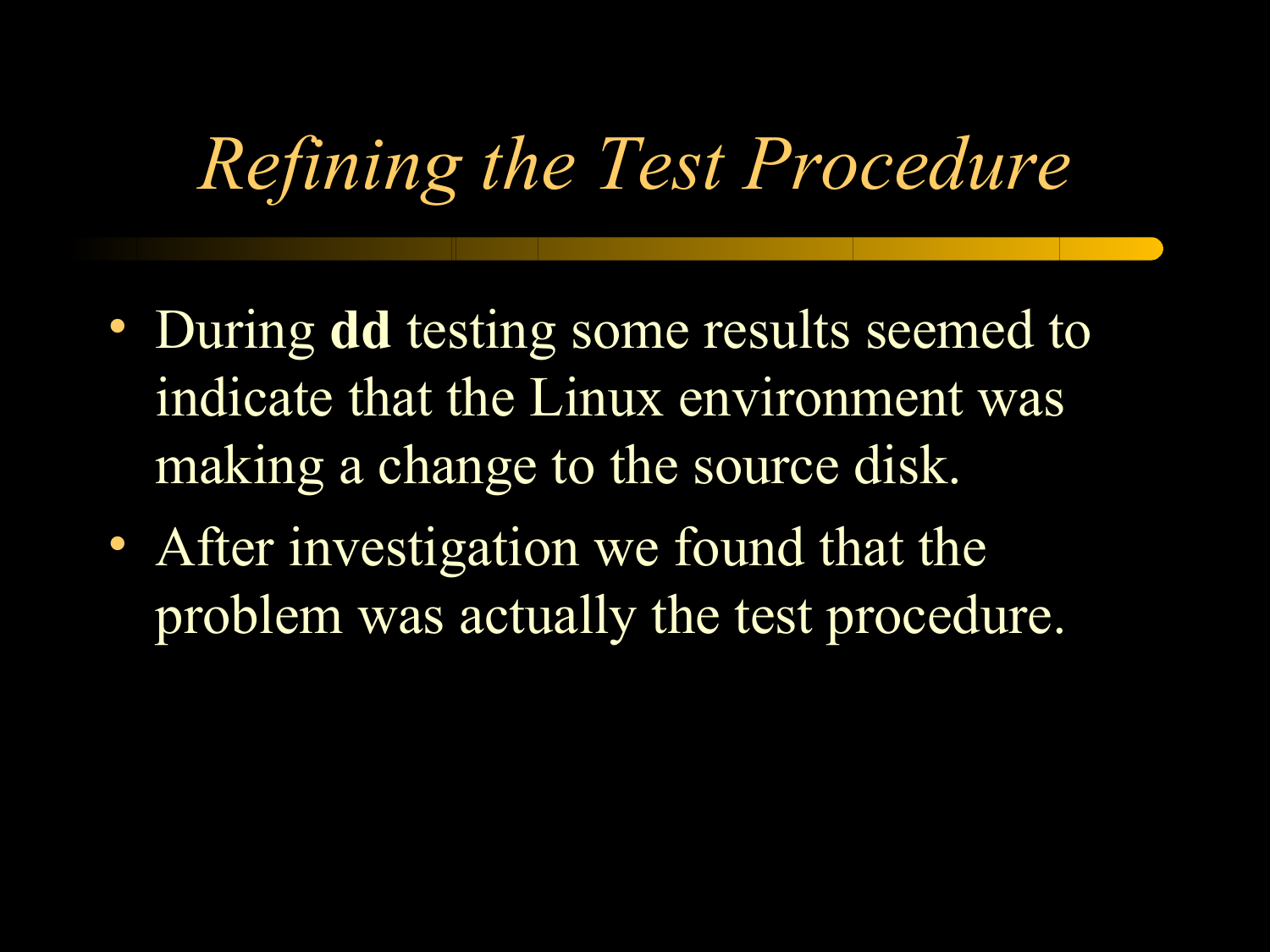## *Current Status*

- Test reports for Linux dd & SafeBack 2.18 in final review
- Developing test cases for software hard drive write protect specification
- Running EnCase tests